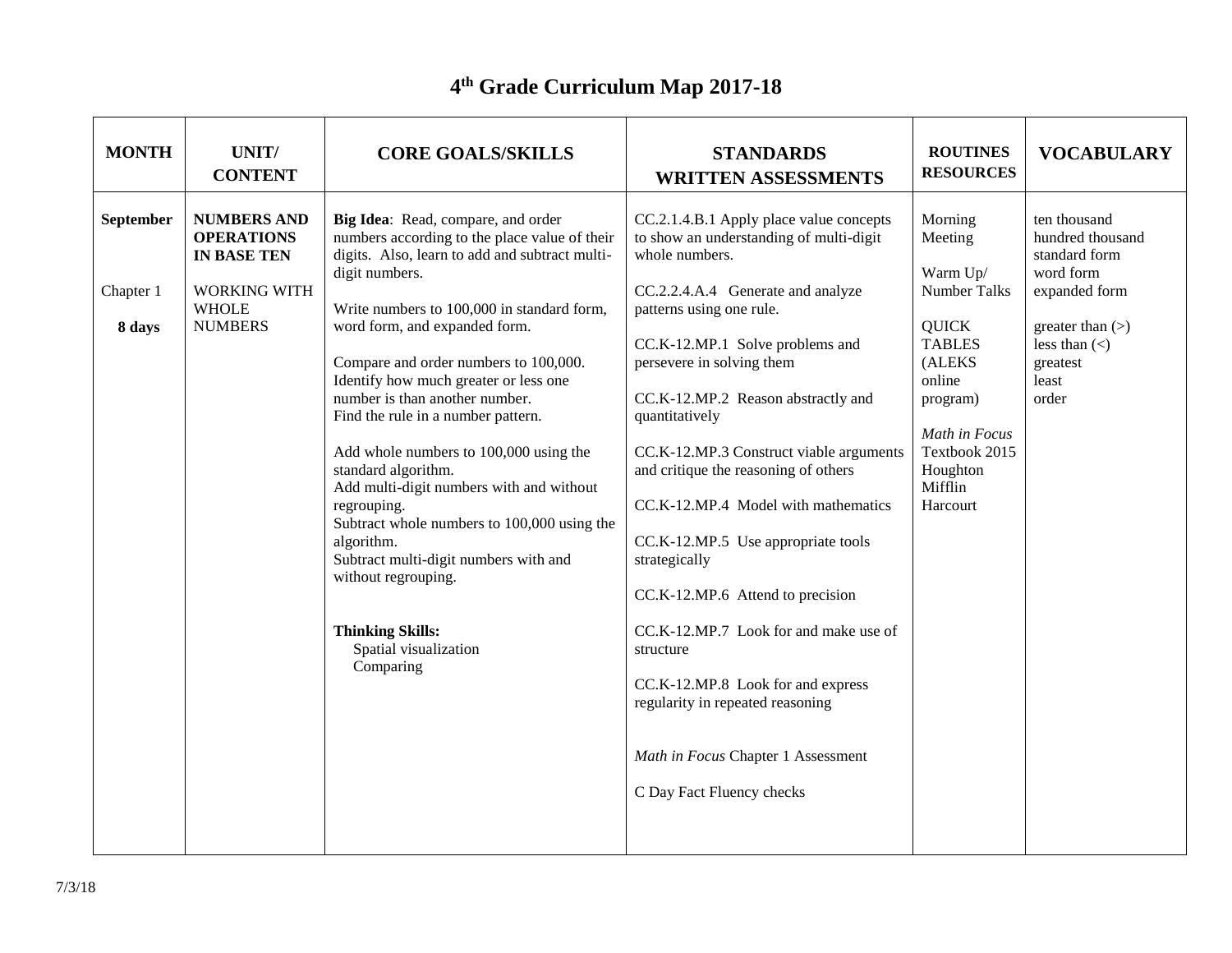| Chapter 2<br>12 days | <b>ESTIMATION</b><br><b>AND NUMBER</b><br><b>THEORY</b> | <b>BIG IDEA:</b> When two factors are<br>multiplied, the product is a multiple of both<br>numbers.<br>Knowing factors and multiples of numbers<br>can help in estimating products and<br>quantities.<br>Round numbers to estimate sums,<br>differences, products, and quotients.<br>Estimate to check that an answer is<br>reasonable.<br>Decide whether an estimate or an exact<br>answer is needed.<br>Find the common factors and greatest<br>common factor of two whole numbers.<br>Identify prime numbers and composite<br>numbers.<br>Find multiples of whole numbers.<br>Find common multiples and the least<br>common multiple of two or more numbers.<br>Multiply a 2-digit number by a 1-digit<br>number using an array model and an area<br>model<br><b>Problem Solving Strategy:</b><br>Eliminating options<br>Making a systematic list | CC.2.1.4.B.1 Apply place value concepts<br>to show an understanding of multi-digit<br>whole numbers.<br>CC.2.1.4.B.2 Use place-value<br>understanding and properties of operations<br>to perform multi-digit arithmetic.<br>CC.2.2.4.A.4 Generate and analyze<br>patterns using one rule.<br>CC.K-12.MP.1 Solve problems and<br>persevere in solving them<br>CC.K-12.MP.2 Reason abstractly and<br>quantitatively<br>CC.K-12.MP.3 Construct viable arguments<br>and critique the reasoning of others<br>CC.K-12.MP.4 Model with mathematics<br>CC.K-12.MP.5 Use appropriate tools<br>strategically<br>CC.K-12.MP.6 Attend to precision<br>CC.K-12.MP.7 Look for and make use of<br>structure<br>CC.K-12.MP.8 Look for and express<br>regularity in repeated reasoning<br>Math in Focus Chapter 2 Assessment<br>C Day Fact Fluency checks | Morning<br>Meeting<br>Warm Up/<br><b>Number Talks</b><br><b>QUICK</b><br><b>TABLES</b><br>(ALEKS<br>online<br>program)<br>Math in Focus<br>Textbook 2015<br>Houghton<br>Mifflin<br>Harcourt | multiple<br>common multiple<br>least common multiple<br>array model<br>area model |
|----------------------|---------------------------------------------------------|-----------------------------------------------------------------------------------------------------------------------------------------------------------------------------------------------------------------------------------------------------------------------------------------------------------------------------------------------------------------------------------------------------------------------------------------------------------------------------------------------------------------------------------------------------------------------------------------------------------------------------------------------------------------------------------------------------------------------------------------------------------------------------------------------------------------------------------------------------|------------------------------------------------------------------------------------------------------------------------------------------------------------------------------------------------------------------------------------------------------------------------------------------------------------------------------------------------------------------------------------------------------------------------------------------------------------------------------------------------------------------------------------------------------------------------------------------------------------------------------------------------------------------------------------------------------------------------------------------------------------------------------------------------------------------------------------------|---------------------------------------------------------------------------------------------------------------------------------------------------------------------------------------------|-----------------------------------------------------------------------------------|
|                      |                                                         |                                                                                                                                                                                                                                                                                                                                                                                                                                                                                                                                                                                                                                                                                                                                                                                                                                                     |                                                                                                                                                                                                                                                                                                                                                                                                                                                                                                                                                                                                                                                                                                                                                                                                                                          |                                                                                                                                                                                             |                                                                                   |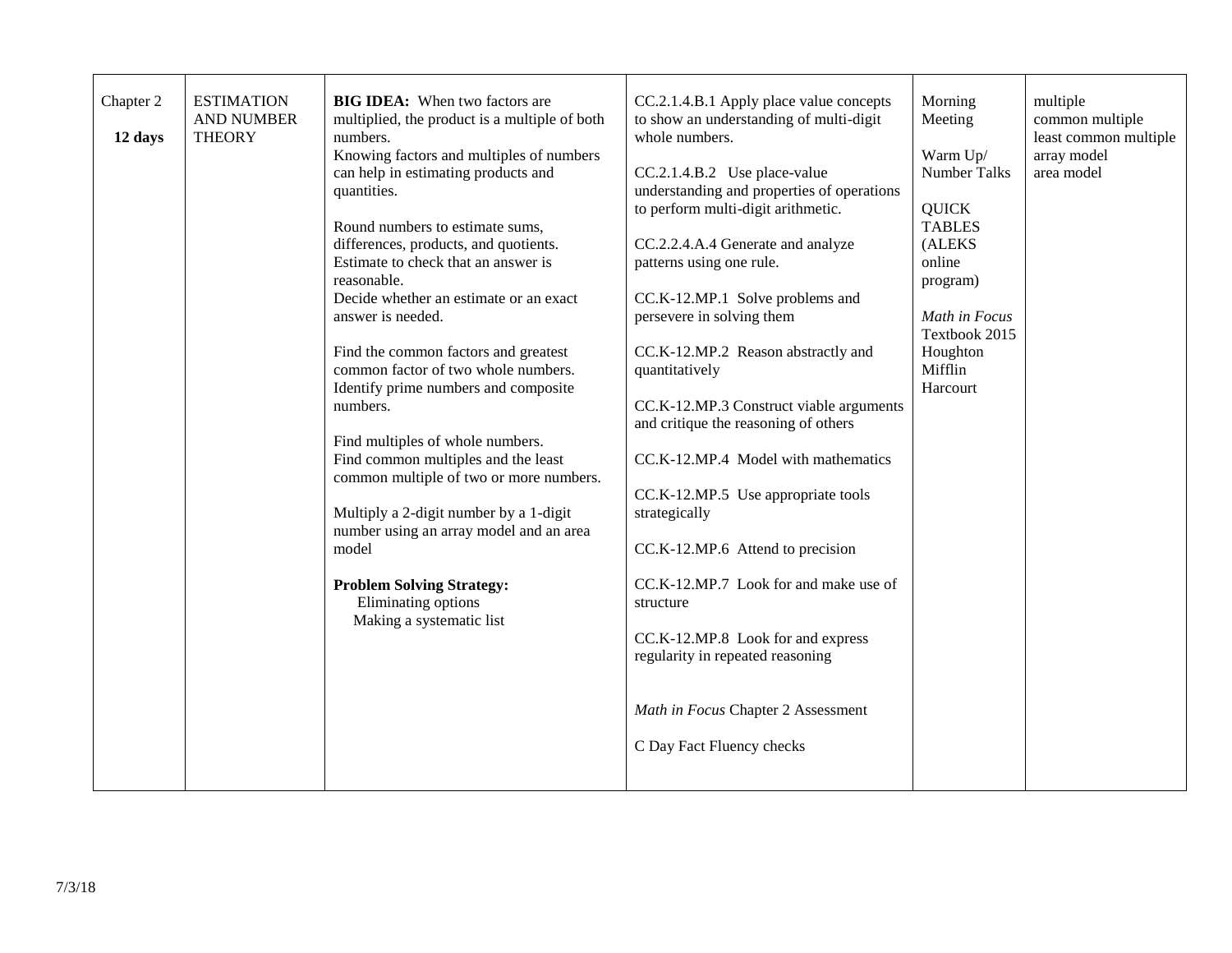| October              |                                                              |                                                                                                                                                                                                                                                                                                                                                                                                                                                                                                                                                                                                                                                                                                                                                                                                                                                               |                                                                                                                                                                                                                                                                                                                                                                                                                                                                                                                                                                                                                                                                                                                                                                                                                                                        |                                                                                                                                                                                             |                                                                  |
|----------------------|--------------------------------------------------------------|---------------------------------------------------------------------------------------------------------------------------------------------------------------------------------------------------------------------------------------------------------------------------------------------------------------------------------------------------------------------------------------------------------------------------------------------------------------------------------------------------------------------------------------------------------------------------------------------------------------------------------------------------------------------------------------------------------------------------------------------------------------------------------------------------------------------------------------------------------------|--------------------------------------------------------------------------------------------------------------------------------------------------------------------------------------------------------------------------------------------------------------------------------------------------------------------------------------------------------------------------------------------------------------------------------------------------------------------------------------------------------------------------------------------------------------------------------------------------------------------------------------------------------------------------------------------------------------------------------------------------------------------------------------------------------------------------------------------------------|---------------------------------------------------------------------------------------------------------------------------------------------------------------------------------------------|------------------------------------------------------------------|
| Chapter 3<br>12 days | <b>WHOLE NUMBER</b><br><b>MULTIPLICATION</b><br>AND DIVISION | <b>BIG IDEA:</b> Place value is used to multiply<br>and divide multi-digit numbers.<br>Estimation can be used to check the<br>reasonableness of an answer.<br>Use different methods to multiply up to 4-<br>digit numbers by 1-digit numbers, with or<br>without regrouping.<br>Multiply by 2-digit numbers, with or without<br>regrouping.<br>Estimate products<br>Model regrouping in division.<br>Divide a 3-digit number by a 1-digit number<br>with regrouping.<br>Divide up to a 4-digiti number by a 1-digit<br>number with regrouping, and with or without<br>remainders.<br>Estimate quotients.<br>Sole real-world problems.<br>Solve multi-step real-world problems using<br>the four operations.<br>Represent real-world problems with a letter<br>standing for the unknown quantity.<br><b>Problem Solving Strategies:</b><br>Use a diagram/model | CC.2.1.4.B.1 Apply place value concepts<br>to show an understanding of multi-digit<br>whole numbers.<br>CC.2.1.4.B.2 Use place-value<br>understanding and properties of operations<br>to perform multi-digit arithmetic.<br>CC.2.2.4.A.1 Represent and solve<br>problems involving the four operations.<br>CC.K-12.MP.1 Solve problems and<br>persevere in solving them<br>CC.K-12.MP.2 Reason abstractly and<br>quantitatively<br>CC.K-12.MP.3 Construct viable arguments<br>and critique the reasoning of others<br>CC.K-12.MP.4 Model with mathematics<br>CC.K-12.MP.5 Use appropriate tools<br>strategically<br>CC.K-12.MP.6 Attend to precision<br>CC.K-12.MP.7 Look for and make use of<br>structure<br>CC.K-12.MP.8 Look for and express<br>regularity in repeated reasoning<br>Math in Focus Chapter 3 Assessment<br>C Day Fact Fluency checks | Morning<br>Meeting<br>Warm Up/<br><b>Number Talks</b><br><b>QUICK</b><br><b>TABLES</b><br>(ALEKS<br>online<br>program)<br>Math in Focus<br>Textbook 2015<br>Houghton<br>Mifflin<br>Harcourt | round<br>estimate<br>product<br>regroup<br>quotient<br>remainder |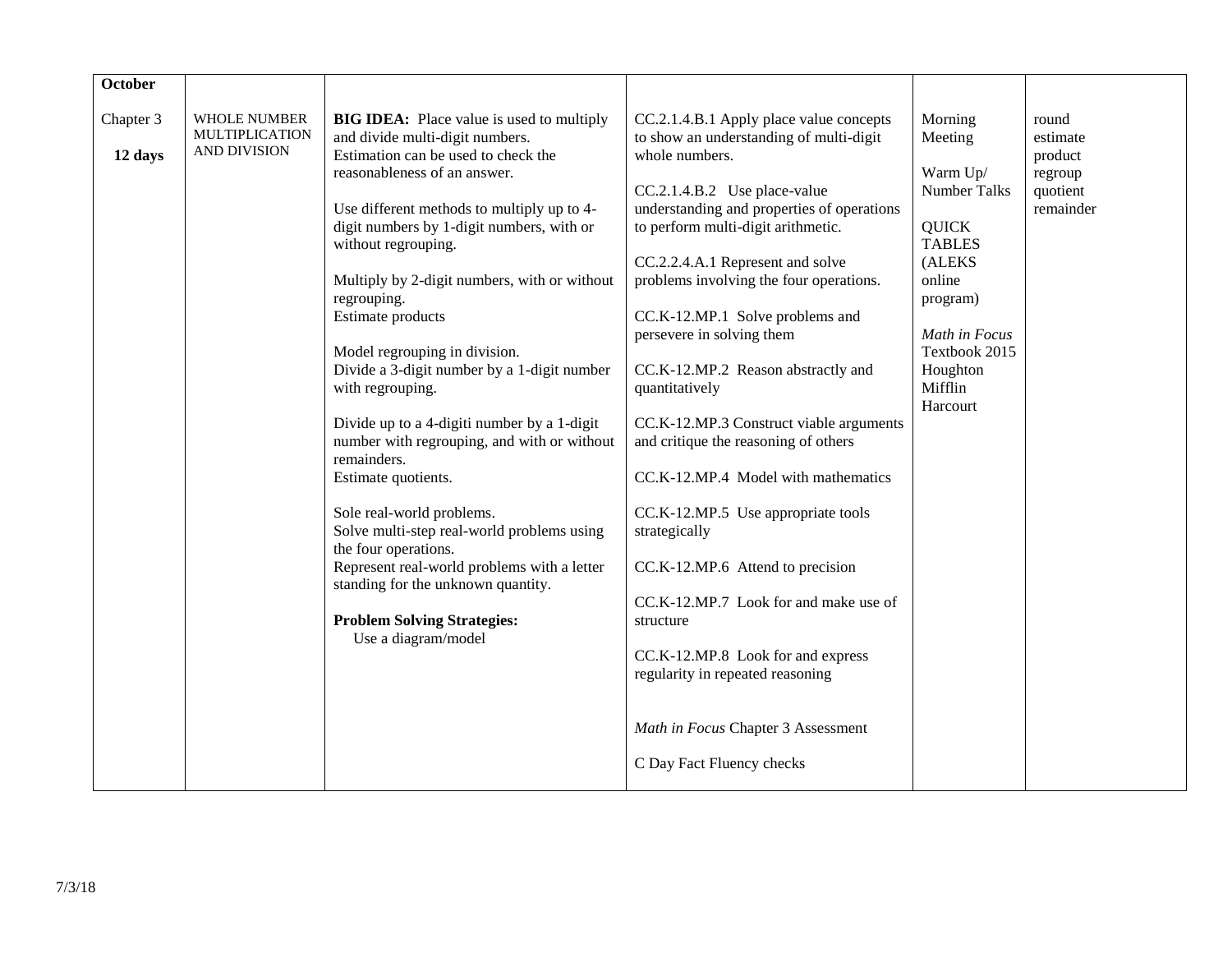| Chapter 4<br>12 days                    | <b>MEASUREMENT</b><br><b>AND DATA</b><br><b>TABLES AND</b><br><b>LINE GRAPHS</b> | <b>BIG IDEA:</b> Graphs and tables are visual<br>tools for showing and analyzing data.<br>Collect, organize, and interpret data in a<br>table.<br>Create a table from data in a tally chart and a<br>bar graph<br>Read and interpret data in a table, using<br>rows, columns, and intersections.<br>Make, read, and interpret line graphs.<br>Choose an appropriate graph to display a<br>given data set.<br><b>Thinking Skill:</b><br>Comparing<br>Identifying relationships | CC.K-12.MP.1 Solve problems and<br>persevere in solving them<br>CC.K-12.MP.2 Reason abstractly and<br>quantitatively<br>CC.K-12.MP.3 Construct viable arguments<br>and critique the reasoning of others<br>CC.K-12.MP.4 Model with mathematics<br>CC.K-12.MP.5 Use appropriate tools<br>strategically<br>CC.K-12.MP.6 Attend to precision<br>CC.K-12.MP.7 Look for and make use of<br>structure<br>Math in Focus Chapter 4 Assessment<br>C Day Fact Fluency checks | Morning<br>Meeting<br>Warm Up/<br><b>Number Talks</b><br><b>QUICK</b><br><b>TABLES</b><br>(ALEKS<br>online<br>program)<br>Math in Focus<br>Textbook 2015<br>Houghton<br>Mifflin<br>Harcourt | data<br>tally chart<br>table<br>row<br>column<br>intersection<br>line graph<br>horizontal axis<br>vertical axis                                                           |
|-----------------------------------------|----------------------------------------------------------------------------------|-------------------------------------------------------------------------------------------------------------------------------------------------------------------------------------------------------------------------------------------------------------------------------------------------------------------------------------------------------------------------------------------------------------------------------------------------------------------------------|--------------------------------------------------------------------------------------------------------------------------------------------------------------------------------------------------------------------------------------------------------------------------------------------------------------------------------------------------------------------------------------------------------------------------------------------------------------------|---------------------------------------------------------------------------------------------------------------------------------------------------------------------------------------------|---------------------------------------------------------------------------------------------------------------------------------------------------------------------------|
| <b>November</b><br>Chapter 5<br>10 days | <b>DATA AND</b><br><b>PROBABILITY</b>                                            | BIG IDEA: Information can be analyzed to<br>find a typical value for a data set.<br>Data can be analyzed to predict the<br>likelihood of an event happening.<br>Describe a data set using the average or<br>mean.<br>Find the mean, median, mode, and range of a<br>set of data.<br>Make and interpret line plots.<br>Organize and represent data in a stem-and<br>leaf plot.<br>Use a stem-and-leaf plot to find median,<br>mode, and range.                                 | CC.2.1.4.C.1 Extend the understanding of<br>fractions to show equivalence and<br>ordering.<br>CC.2.2.4.A.1 Represent and solve<br>problems involving the four operations.<br>CC.K-12.MP.1 Solve problems and<br>persevere in solving them<br>CC.K-12.MP.2 Reason abstractly and<br>quantitatively<br>CC.K-12.MP.3 Construct viable<br>arguments and critique the reasoning of<br>others                                                                            | Morning<br>Meeting<br>Warm Up/<br>Number Talks<br><b>QUICK</b><br><b>TABLES</b><br>(ALEKS<br>online<br>program)<br>Math in Focus<br>Textbook 2015<br>Houghton<br>Mifflin                    | average<br>mean<br>median<br>mode<br>range<br>line plot<br>stem-and-leaf plot<br>outlier<br>outcome certain<br>more likely<br>equally likely<br>less likely<br>impossible |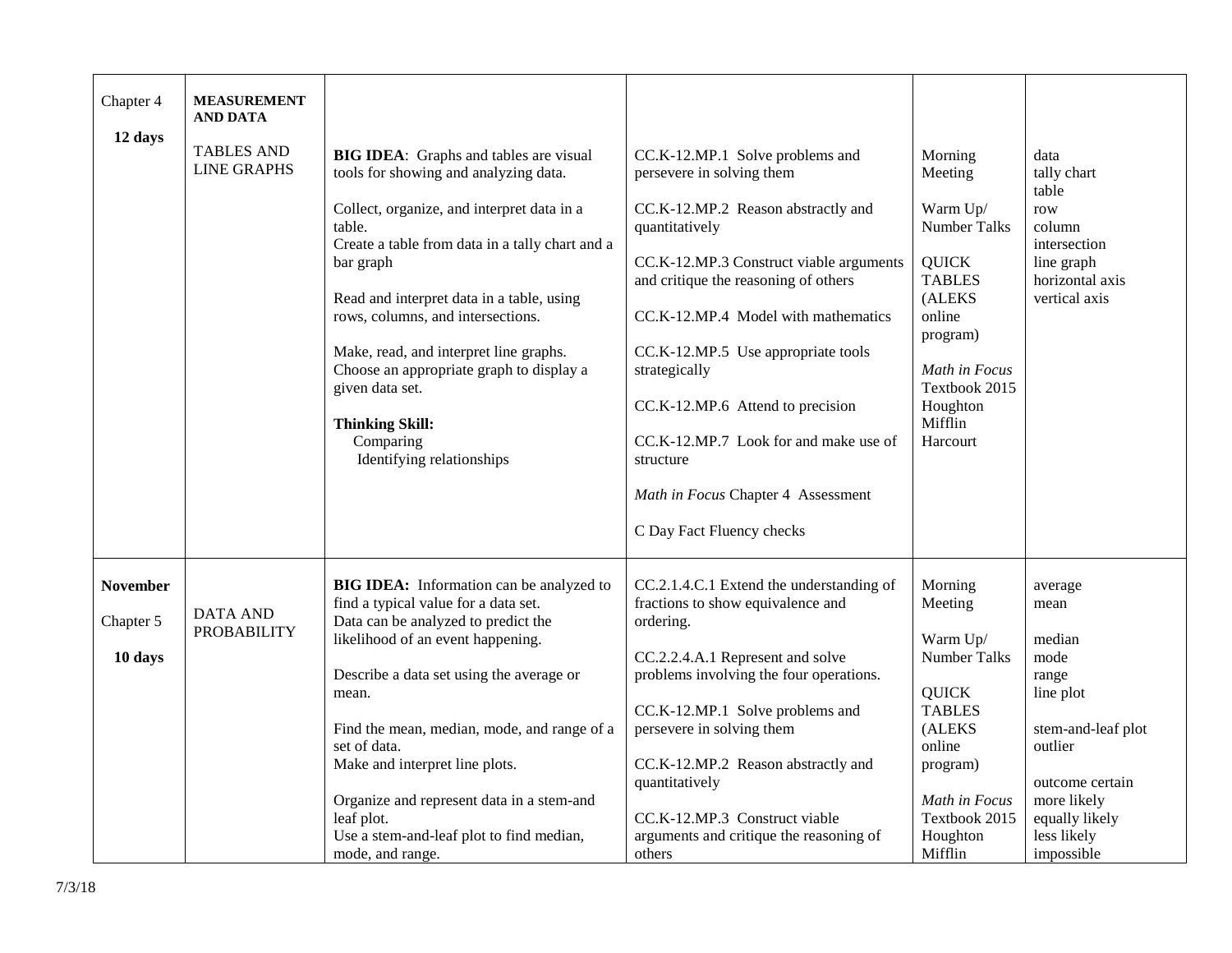|                 |                                              | Decide whether an outcome is certain, more<br>likely, equally likely, less likely or<br>impossible.<br>Determine the probability of an event.<br>Express probability as a fraction.<br>Sole real-world problems involving<br>probability and measures of central tendency.<br><b>Thinking Skill:</b><br>Classifying<br><b>Problem Solving Strategy:</b><br>Make a systematic list | CC.K-12.MP.4 Model with mathematics<br>CC.K-12.MP.6 Attend to precision.<br>CC.K-12.MP.8 Look for and express<br>regularity in repeated reasoning<br>Math in Focus Chapter 5 Assessment<br>C Day Fact Fluency checks | Harcourt            | favorable outcome<br>probability     |
|-----------------|----------------------------------------------|-----------------------------------------------------------------------------------------------------------------------------------------------------------------------------------------------------------------------------------------------------------------------------------------------------------------------------------------------------------------------------------|----------------------------------------------------------------------------------------------------------------------------------------------------------------------------------------------------------------------|---------------------|--------------------------------------|
| <b>December</b> | <b>NUMBERS</b> and                           | <b>BIG IDEA:</b> Fractions and mixed numbers                                                                                                                                                                                                                                                                                                                                      | CC.2.1.4.C.1 Extend the understanding of                                                                                                                                                                             | Morning             | numerator                            |
|                 | <b>OPERATIONS</b>                            | are used to name wholes and parts of a                                                                                                                                                                                                                                                                                                                                            | fractions to show equivalence and                                                                                                                                                                                    | Meeting             | denominator                          |
| Chapter 6       | <b>FRACTIONS</b>                             | whole.                                                                                                                                                                                                                                                                                                                                                                            | ordering.                                                                                                                                                                                                            |                     | equivalent fraction                  |
|                 |                                              | Fractions and mixed numbers can be added                                                                                                                                                                                                                                                                                                                                          |                                                                                                                                                                                                                      | Warm Up/            | unlike fraction                      |
| 15 days         | <b>FRACTIONS AND</b><br><b>MIXED NUMBERS</b> | and subtracted.                                                                                                                                                                                                                                                                                                                                                                   | CC.2.1.4.C.2 Build fractions from unit                                                                                                                                                                               | Number Talks        | mixed number                         |
|                 |                                              |                                                                                                                                                                                                                                                                                                                                                                                   | fractions by applying and extending                                                                                                                                                                                  |                     | simplest form                        |
|                 |                                              | Find equivalent fractions                                                                                                                                                                                                                                                                                                                                                         | previous understandings of operations on                                                                                                                                                                             | <b>QUICK</b>        | improper fraction                    |
|                 |                                              | Add unlike fractions                                                                                                                                                                                                                                                                                                                                                              | whole numbers.                                                                                                                                                                                                       | <b>TABLES</b>       | fraction bar                         |
|                 |                                              | Find equivalent fractions                                                                                                                                                                                                                                                                                                                                                         | CC.2.4.4.A.1 Solve problems involving                                                                                                                                                                                | (ALEKS<br>online    | division rule<br>multiplication rule |
|                 |                                              | Subtract unlike fractions                                                                                                                                                                                                                                                                                                                                                         | measurement and conversions from a                                                                                                                                                                                   | program)            |                                      |
|                 |                                              |                                                                                                                                                                                                                                                                                                                                                                                   | larger unit to a smaller unit.                                                                                                                                                                                       |                     |                                      |
|                 |                                              | Write a mixed number for a model                                                                                                                                                                                                                                                                                                                                                  |                                                                                                                                                                                                                      | Math in Focus       |                                      |
|                 |                                              | Draw a model to represent mixed numbers.                                                                                                                                                                                                                                                                                                                                          | CC.2.4.4.A.4 Represent and interpret data                                                                                                                                                                            | Textbook 2015       |                                      |
|                 |                                              |                                                                                                                                                                                                                                                                                                                                                                                   | involving fractions using information                                                                                                                                                                                | Houghton            |                                      |
|                 |                                              | Write an improper fraction for a model.<br>Express mixed numbers as improper                                                                                                                                                                                                                                                                                                      | provided in a line plot.                                                                                                                                                                                             | Mifflin<br>Harcourt |                                      |
|                 |                                              | fractions.                                                                                                                                                                                                                                                                                                                                                                        | CC.K-12.MP.1 Solve problems and                                                                                                                                                                                      |                     |                                      |
|                 |                                              |                                                                                                                                                                                                                                                                                                                                                                                   | persevere in solving them                                                                                                                                                                                            |                     |                                      |
|                 |                                              | Use multiplication and division to rename                                                                                                                                                                                                                                                                                                                                         |                                                                                                                                                                                                                      |                     |                                      |
|                 |                                              | improper fractions and mixed numbers.                                                                                                                                                                                                                                                                                                                                             | CC.K-12.MP.2 Reason abstractly and<br>quantitatively                                                                                                                                                                 |                     |                                      |
|                 |                                              | Add fractions to get mixed number sums.                                                                                                                                                                                                                                                                                                                                           |                                                                                                                                                                                                                      |                     |                                      |
|                 |                                              | Subtract fractions from whole numbers.                                                                                                                                                                                                                                                                                                                                            | CC.K-12.MP.3 Construct viable arguments                                                                                                                                                                              |                     |                                      |
|                 |                                              |                                                                                                                                                                                                                                                                                                                                                                                   | and critique the reasoning of others                                                                                                                                                                                 |                     |                                      |
|                 |                                              |                                                                                                                                                                                                                                                                                                                                                                                   |                                                                                                                                                                                                                      |                     |                                      |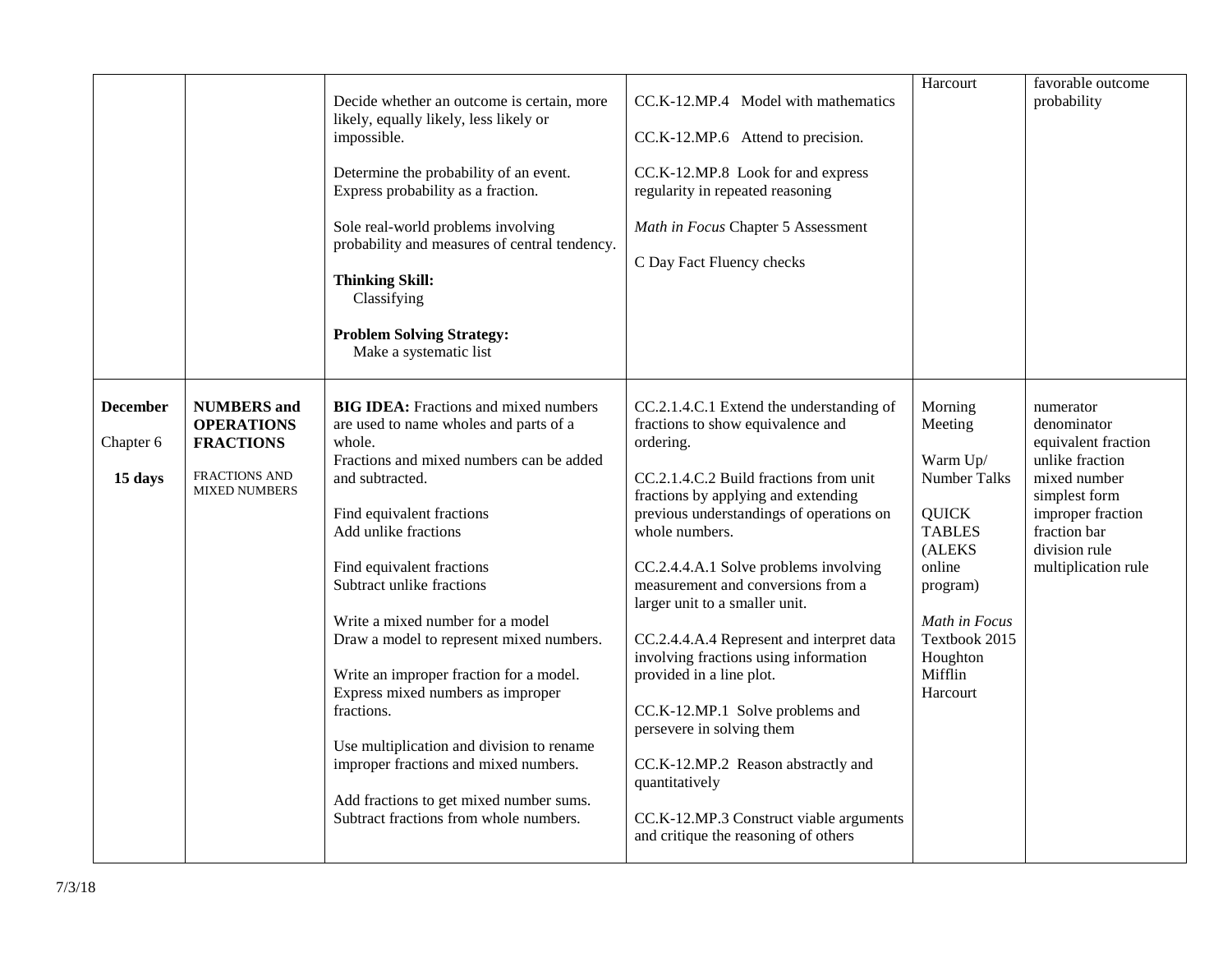|                |                 | Use a bar model to represent a fraction of a<br>set.<br>Find a fractional part of a number.<br>Multiply a fraction and a whole number.<br>Solve real-world problems involving<br>fractions.                                                                                                                                                                                                                                                                                                                                                            | CC.K-12.MP.4 Model with mathematics<br>CC.K-12.MP.6 Attend to precision<br>CC.K-12.MP.7 Look for and make use of<br>structure<br>Math in Focus Chapter 6 Assessment<br>C Day Fact Fluency checks                                                                                                                                                                                                                                                                                                                                                                |                                                                                                                                                                       |                                                                                                                                                           |
|----------------|-----------------|--------------------------------------------------------------------------------------------------------------------------------------------------------------------------------------------------------------------------------------------------------------------------------------------------------------------------------------------------------------------------------------------------------------------------------------------------------------------------------------------------------------------------------------------------------|-----------------------------------------------------------------------------------------------------------------------------------------------------------------------------------------------------------------------------------------------------------------------------------------------------------------------------------------------------------------------------------------------------------------------------------------------------------------------------------------------------------------------------------------------------------------|-----------------------------------------------------------------------------------------------------------------------------------------------------------------------|-----------------------------------------------------------------------------------------------------------------------------------------------------------|
| <b>January</b> | <b>DECIMALS</b> | <b>BIG IDEA:</b> Decimals are another way to<br>show amounts that are parts of a whole. A                                                                                                                                                                                                                                                                                                                                                                                                                                                              | CC.2.1.4.C.3 Connect decimal notation to<br>fractions and compare decimal fractions                                                                                                                                                                                                                                                                                                                                                                                                                                                                             | Morning                                                                                                                                                               | tenth<br>decimal form                                                                                                                                     |
| Chapter 7      |                 | decimal has a decimal point to the right of                                                                                                                                                                                                                                                                                                                                                                                                                                                                                                            | (base 10 denominator, e.g. 19/100).                                                                                                                                                                                                                                                                                                                                                                                                                                                                                                                             | Meeting                                                                                                                                                               | decimal point                                                                                                                                             |
| 15 days        |                 | the ones place and digits to the right of the<br>decimal point.<br>Read and write tenths in decimal and<br>fractional forms.<br>Represent and interpret tenths models.<br>Read and write hundredths in decimal and<br>fractional forms.<br>Represent and interpret hundredths models.<br>Compare and order decimals.<br>Complete number patterns.<br>Round decimals to the nearest whole number<br>or tenth.<br>Express a fraction as a decimal and a decimal<br>as a fraction.<br><b>Thinking Skills:</b><br>Analyzing parts of a whole.<br>Comparing | CC.2.2.4.A.4 Generate and analyze<br>patterns using one rule.<br>CC.2.4.4.A.1 Solve problems involving<br>measurement and conversions from a<br>larger unit to a smaller unit.<br>CC.K-12.MP.1 Solve problems and<br>persevere in solving them<br>CC.K-12.MP.2 Reason abstractly and<br>quantitatively<br>CC.K-12.MP.3 Construct viable arguments<br>and critique the reasoning of others<br>CC.K-12.MP.4 Model with mathematics<br>CC.K-12.MP.6 Attend to precision<br>CC.K-12.MP.7 Look for and make use of<br>structure<br>CC.K-12.MP.8 Look for and express | Warm Up/<br><b>Number Talks</b><br><b>QUICK</b><br><b>TABLES</b><br>(ALEKS<br>online<br>program)<br>Math in Focus<br>Textbook 2015<br>Houghton<br>Mifflin<br>Harcourt | expanded form<br>hundredth<br>placeholder<br>zero<br>more than<br>less than<br>greater than<br>least<br>greatest<br>order<br>round<br>equivalent fraction |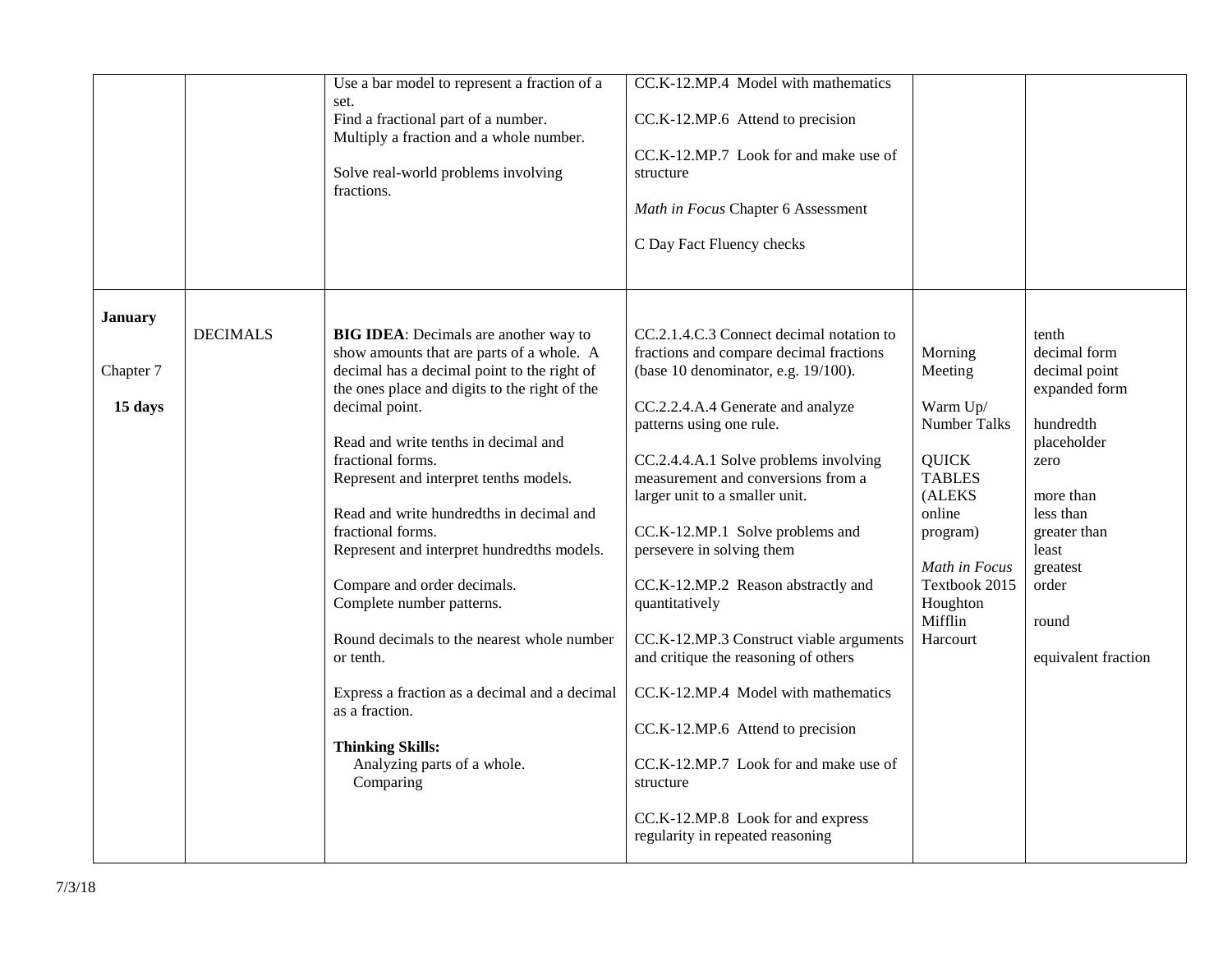|                                               |                                                            |                                                                                                                                                                                                                                                                                                                                                                            | Math in Focus Chapter 7 Assessment<br>C Day Fact Fluency checks                                                                                                                                                                                                                                                                                                                                                                                                                                                                                                                                                                                      |                                                                                                                                                                                      |  |
|-----------------------------------------------|------------------------------------------------------------|----------------------------------------------------------------------------------------------------------------------------------------------------------------------------------------------------------------------------------------------------------------------------------------------------------------------------------------------------------------------------|------------------------------------------------------------------------------------------------------------------------------------------------------------------------------------------------------------------------------------------------------------------------------------------------------------------------------------------------------------------------------------------------------------------------------------------------------------------------------------------------------------------------------------------------------------------------------------------------------------------------------------------------------|--------------------------------------------------------------------------------------------------------------------------------------------------------------------------------------|--|
| End Jan. -<br>February<br>Chapter 8<br>9 days | <b>ADDING AND</b><br><b>SUBTRACTING</b><br><b>DECIMALS</b> | <b>BIG IDEA:</b> Decimals can be added and<br>subtracted in the same ways as whole<br>numbers.<br>Add decimals up to two decimal places.<br>Subtract decimals up to two places.<br>Solve real-world problems involving<br>addition and subtraction of decimals.<br><b>Thinking Skill:</b><br>Logical reasoning<br><b>Problem Solving Strategy:</b><br>Use guess and check. | CC.2.1.4.B.1 Apply place value concepts<br>to show an understanding of multi-digit<br>whole numbers.<br>CC.2.1.4.B.2 Use place-value<br>understanding and properties of operations<br>to perform multi-digit arithmetic.<br>CC.2.4.4.A.1 Solve problems involving<br>measurement and conversions from a<br>larger unit to a smaller unit.<br>CC.K-12.MP.1 Solve problems and<br>persevere in solving them<br>CC.K-12.MP.4<br>Model with mathematics<br>CC.K-12.MP.7 Look for and make use of<br>structure<br>CC.K-12.MP.8 Look for and express<br>regularity in repeated reasoning<br>Math in Focus Chapter 8 Assessment<br>C-Day Fact Fluency check | Morning<br>Meeting<br>Warm Up/<br>Number Talks<br><b>QUICK</b><br><b>TABLES</b><br>(ALEKS<br>online<br>program)<br>Math in Focus<br>Textbook 2015<br>Houghton<br>Mifflin<br>Harcourt |  |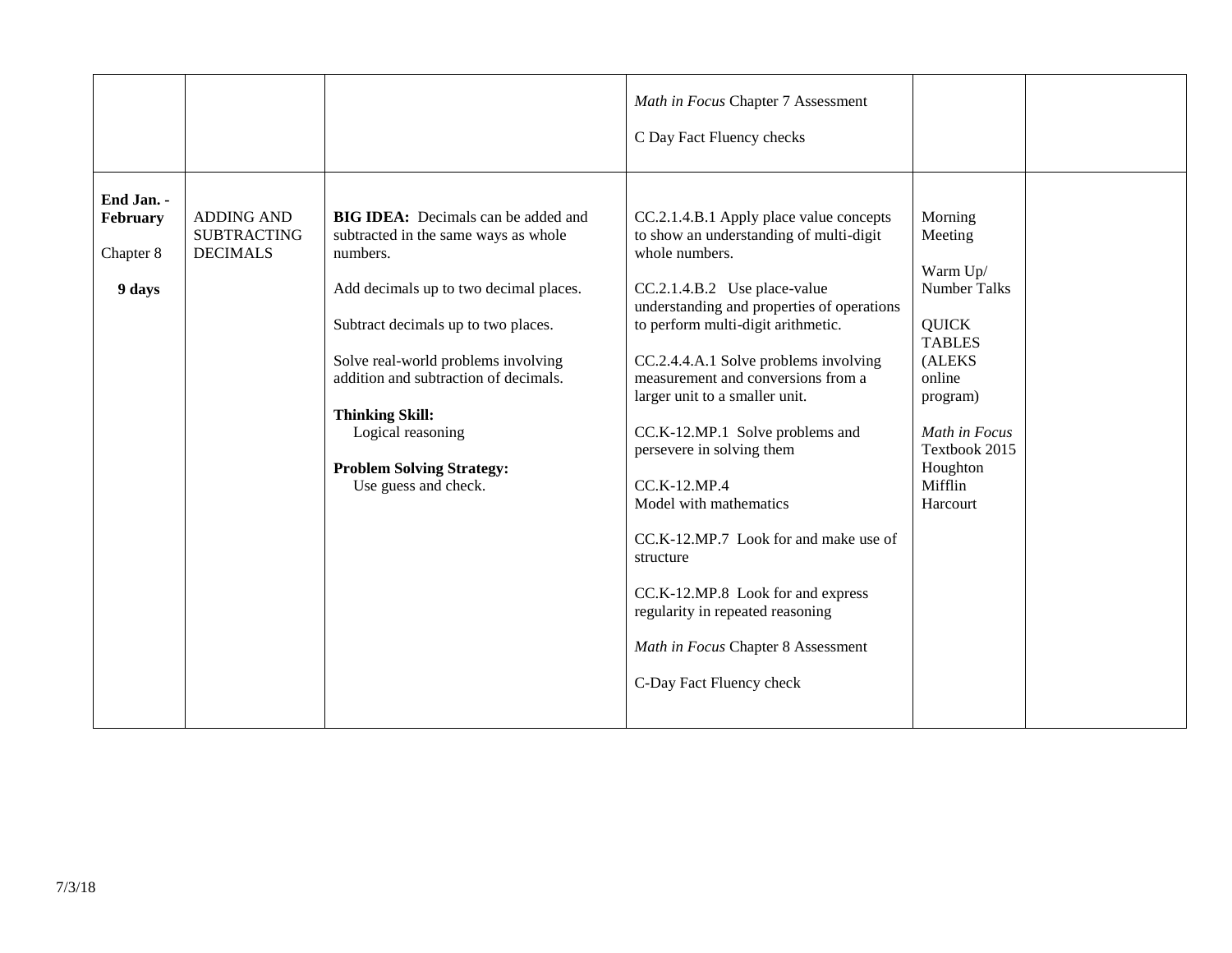| February             | <b>GEOMETRY</b> |                                                                                                                                                                                                                                                                                                                                                                                                                                                                                                                                                                                                                                              |                                                                                                                                                                                                                                                                                                                                                                                                                                               |                                                                                                                                                                                             |                                                                                                                               |
|----------------------|-----------------|----------------------------------------------------------------------------------------------------------------------------------------------------------------------------------------------------------------------------------------------------------------------------------------------------------------------------------------------------------------------------------------------------------------------------------------------------------------------------------------------------------------------------------------------------------------------------------------------------------------------------------------------|-----------------------------------------------------------------------------------------------------------------------------------------------------------------------------------------------------------------------------------------------------------------------------------------------------------------------------------------------------------------------------------------------------------------------------------------------|---------------------------------------------------------------------------------------------------------------------------------------------------------------------------------------------|-------------------------------------------------------------------------------------------------------------------------------|
| Chapter 9<br>10 days | <b>ANGLES</b>   | <b>BIG IDEA:</b> Angles can be seen and<br>measured when two rays or sides of a shape<br>meet.<br>Estimate and measure angles with a<br>protractor.<br>Estimate whether the measure of an angle is<br>less than or greater than a right angle. $(90^{\circ})$ .<br>Use a protractor to draw acute and obtuse<br>angles.<br>Relate $\frac{1}{4}$ , $\frac{1}{2}$ and $\frac{3}{4}$ and full turns to the<br>number of right angles $(90^{\circ})$ .<br>Understand what an angle measure of 1°<br>represents. Find unknown angle measures<br>using addition or subtraction.<br>Solve real-world problems by finding<br>unknown angle measures. | CC.2.4.4.A.6 Measure angles and use<br>properties of adjacent angles to solve<br>problems.<br>CC.2.3.4.A.1 Draw lines and angles and<br>identify these in two-dimensional figures.<br>CC.K-12.MP.1 Solve problems and<br>persevere in solving them.<br>CC.K-12.MP.2 Reason abstractly and<br>quantitatively<br>CC.K-12.MP.4 Model with mathematics<br>CC.K-12.MP.5 Use appropriate tools<br>strategically<br>CC.K-12.MP.6 Attend to precision | Morning<br>Meeting<br>Warm Up/<br><b>Number Talks</b><br><b>QUICK</b><br><b>TABLES</b><br>(ALEKS<br>online<br>program)<br>Math in Focus<br>Textbook 2015<br>Houghton<br>Mifflin<br>Harcourt | ray<br>vertex<br>protractor<br>degrees<br>inner scale<br>outer scale<br>acute angle<br>obtuse angle<br>straight angle<br>turn |
|                      |                 | <b>Thinking Skill:</b><br>Spatial visualization<br>Comparing<br><b>Problem Solving Strategy:</b><br>Act it out                                                                                                                                                                                                                                                                                                                                                                                                                                                                                                                               | Math in Focus Chapter 9 Assessment<br>C-Day Fact Fluency Checks                                                                                                                                                                                                                                                                                                                                                                               |                                                                                                                                                                                             |                                                                                                                               |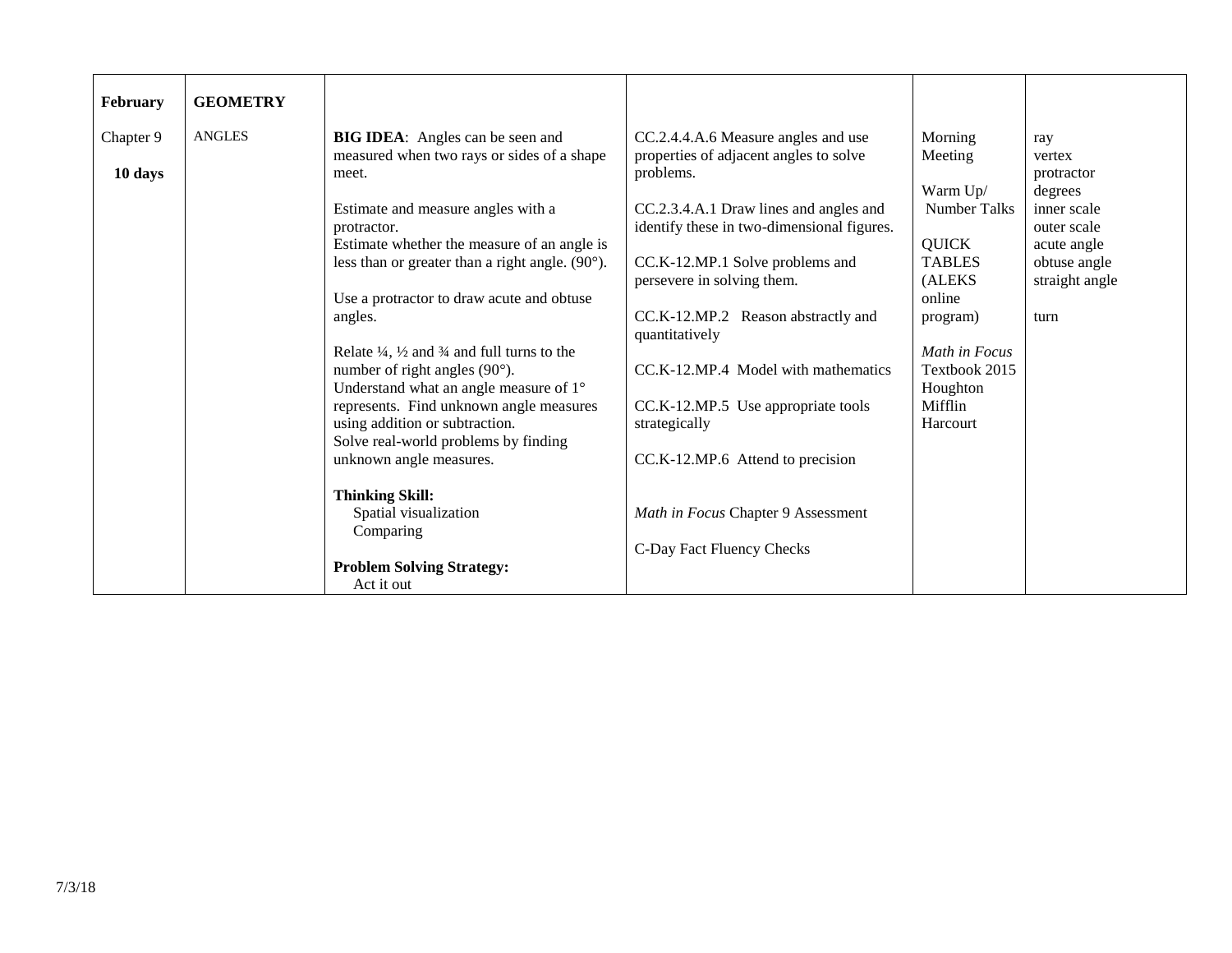| February<br>Chapter 10<br>9 days | <b>MEASUREMENT</b><br><b>AND DATA</b><br>PERPENDICULAR<br>AND PARALLEL<br><b>LINE SEGMENTS</b> | <b>BIG IDEA:</b> Line segments can go up and<br>down, from side to side, and in every<br>direction.<br>Draw perpendicular line segments.<br>Draw parallel line segments.<br>Identify horizontal and vertical lines.<br><b>Thinking Skills:</b><br>Spatial visualization<br><b>Problem Solving Strategy:</b><br>Act it out                                                                | CC.2.3.4.A.1 Draw lines and angles and<br>identify these in two-dimensional figures.<br>CC.2.3.4.A.2 Classify two-dimensional<br>figures by properties of their lines and<br>angles.<br>CC.K-12.MP.1 Solve problems and<br>persevere in solving them<br>CC.K-12.MP.3 Construct viable arguments<br>and critique the reasoning of others<br>CC.K-12.MP.5 Use appropriate tools<br>strategically.<br>CC.K-12.MP.6 Attend to precision.<br>Math in Focus Chapter 10 Assessment                               | Morning<br>Meeting<br>Warm Up/<br>Number Talks<br><b>QUICK</b><br><b>TABLES</b><br>(ALEKS<br>online<br>program)<br>Math in Focus<br>Textbook 2015<br>Houghton<br>Mifflin<br>Harcourt        | perpendicular line<br>segments<br>drawing triangle<br>parallel line segments<br>base<br>horizontal lines<br>vertical lines |
|----------------------------------|------------------------------------------------------------------------------------------------|------------------------------------------------------------------------------------------------------------------------------------------------------------------------------------------------------------------------------------------------------------------------------------------------------------------------------------------------------------------------------------------|-----------------------------------------------------------------------------------------------------------------------------------------------------------------------------------------------------------------------------------------------------------------------------------------------------------------------------------------------------------------------------------------------------------------------------------------------------------------------------------------------------------|---------------------------------------------------------------------------------------------------------------------------------------------------------------------------------------------|----------------------------------------------------------------------------------------------------------------------------|
| Chapter 11<br>8 days             | <b>SQUARES AND</b><br><b>RECTANGLES</b>                                                        | <b>BIG IDEA:</b> Squares and rectangles are four-<br>sided figures with special properties.<br>Understand and apply the properties of<br>squares and rectangles.<br>Find unknown angle measures and side<br>lengths of squares and rectangles.<br><b>Thinking Skills:</b><br>Identifying patterns and relationships<br><b>Problem Solving Strategies:</b><br>Act it out<br>Use a diagram | C-Day Fact Fluency Check<br>CC.2.3.4.A.2 Classify two-dimensional<br>figures by properties of their lines and<br>angles.<br>CC.2.4.4.A.1 Solve problems involving<br>measurement and conversions from a<br>larger unit to a smaller unit.<br>CC.2.4.4.A.6 Measure angles and use<br>properties of adjacent angles to solve<br>problems.<br>CC.2.2.4.A.1 Represent and solve<br>problems involving the four operations.<br>CC.K-12.MP.3 Construct viable arguments<br>and critique the reasoning of others | Morning<br>Meeting<br>Warm Up/<br><b>Number Talks</b><br><b>QUICK</b><br><b>TABLES</b><br>(ALEKS<br>online<br>program)<br>Math in Focus<br>Textbook 2015<br>Houghton<br>Mifflin<br>Harcourt | square<br>right angle<br>rectangle<br>parallel                                                                             |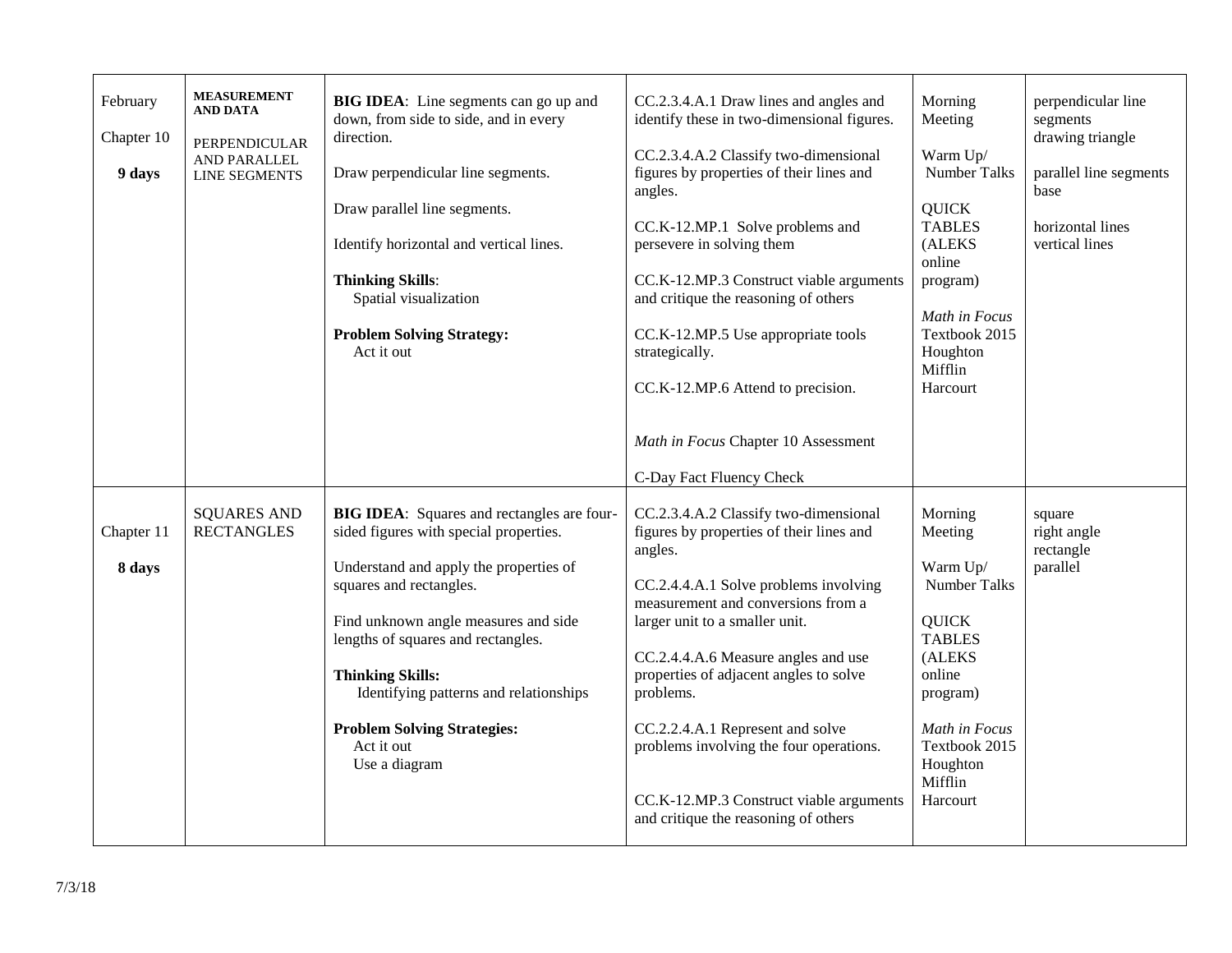|              |                      |                                                                       | CC.K-12.MP.5 Use appropriate tools<br>strategically |                                |                     |
|--------------|----------------------|-----------------------------------------------------------------------|-----------------------------------------------------|--------------------------------|---------------------|
|              |                      |                                                                       |                                                     |                                |                     |
|              |                      |                                                                       | CC.K-12.MP.6 Attend to precision                    |                                |                     |
|              |                      |                                                                       | CC.K-12.MP.7 Look for and make use of<br>structure  |                                |                     |
|              |                      |                                                                       |                                                     |                                |                     |
|              |                      |                                                                       | Math in Focus Chapter 11 Assessment                 |                                |                     |
|              |                      |                                                                       | C-Day Fact Fluency Check                            |                                |                     |
|              |                      |                                                                       |                                                     |                                |                     |
|              |                      |                                                                       |                                                     |                                |                     |
|              |                      |                                                                       |                                                     |                                |                     |
| <b>March</b> | <b>MEASUREMENT</b>   | <b>BIG IDEA:</b> Measurement is a way of                              | CC.2.1.4.C.1 Extend the understanding of            | Morning                        | meter               |
| Chapter 12   | <b>AND DATA</b>      | assigning number to objects, such as by their                         | fractions to show equivalence and                   | Meeting                        | centimeter          |
|              | <b>CONVERSION OF</b> | length, weight, or volume.                                            | ordering.                                           |                                | kilometer           |
| 12 days      | <b>MEASUREMENT</b>   | Then, they can be compared.                                           | CC.2.1.4.C.2 Build fractions from unit              | Warm Up/<br>Number Talks       | foot<br>inch        |
|              |                      | Understand the relative sizes of measurement                          | fractions by applying and extending                 |                                | mile                |
|              |                      | units.                                                                | previous understandings of operations on            | <b>QUICK</b>                   | yard                |
|              |                      | Convert metric units of length.<br>Convert customary units or length. | whole numbers.                                      | <b>TABLES</b><br>(ALEKS        | kilogram            |
|              |                      |                                                                       | CC.K-12.MP.1 Solve problems and                     | online                         | gram                |
|              |                      | Understand the relative sizes of measurement                          | persevere in solving them.                          | program)                       | pound               |
|              |                      | units.                                                                |                                                     |                                | ounce               |
|              |                      | Convert metric units of mass and volume.                              | CC.K-12.MP.2 Reason abstractly and                  | Math in Focus<br>Textbook 2015 | ton                 |
|              |                      | Convert customary units of weight and<br>volume.                      | quantitatively                                      | Houghton                       | liter<br>milliliter |
|              |                      |                                                                       | CC.K-12.MP.4 Model with mathematics                 | Mifflin                        | gallon              |
|              |                      | Understand the relative sizes of units of time.                       |                                                     | Harcourt                       | quart               |
|              |                      | Convert units of time.                                                | CC.K-12.MP.6 Attend to precision                    |                                | pint                |
|              |                      | Use the four operations to solve word                                 | Math in Focus Chapter 12 Assessment                 |                                | cup<br>fluid ounce  |
|              |                      | problems involving distance, time, volume,                            |                                                     |                                |                     |
|              |                      | mass, and money.                                                      | C Day Fact Fluency Check                            |                                | minute              |
|              |                      | Represent measurement quantities using line                           |                                                     |                                | second              |
|              |                      | diagrams.                                                             |                                                     |                                | hour                |
|              |                      | <b>Thinking Skills:</b>                                               |                                                     |                                |                     |
|              |                      | Spatial visualization                                                 |                                                     |                                |                     |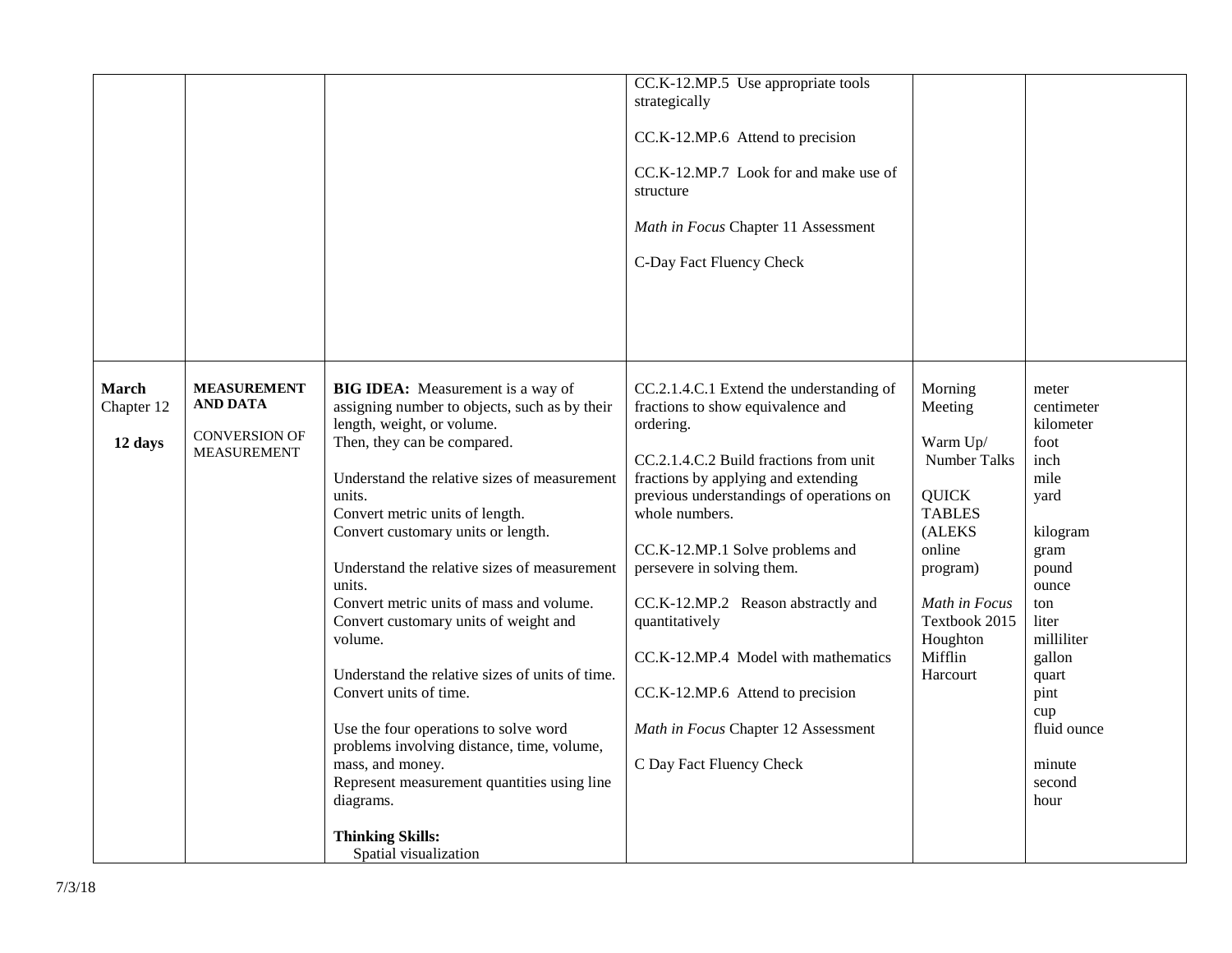| Use a diagram<br>Make a systematic list<br>March -<br><b>BIG IDEA:</b> Area and perimeter of a square<br>CC.2.2.4.A.1 Represent and solve<br>, rectangle, or composite figure can be found<br>problems involving the four operations.<br><b>April</b><br>Morning<br>length<br>by counting squares or using a formula.<br>width<br><b>AREA AND</b><br>Meeting<br><b>PERIMETER</b><br>CC.2.4.4.A.1 Solve problems involving<br>Chapter 13<br>measurement and conversions from a<br>Estimate the area of a rectangle by counting<br>Warm Up/<br>composite figure<br><b>Number Talks</b><br>grid squares.<br>larger unit to a smaller unit.<br>14 days<br>Find the area of a rectangle using a formula.<br>CC.K-12.MP.1 Make sense of problems<br><b>QUICK</b><br>and persevere in solving them.<br><b>TABLES</b><br>Solve problems involving the area and<br>perimeter or squares and rectangles.<br>(ALEKS<br>online<br>CC.K-12.MP.2 Reason abstractly and |  | Deduction                                  |                 |          |  |
|----------------------------------------------------------------------------------------------------------------------------------------------------------------------------------------------------------------------------------------------------------------------------------------------------------------------------------------------------------------------------------------------------------------------------------------------------------------------------------------------------------------------------------------------------------------------------------------------------------------------------------------------------------------------------------------------------------------------------------------------------------------------------------------------------------------------------------------------------------------------------------------------------------------------------------------------------------|--|--------------------------------------------|-----------------|----------|--|
|                                                                                                                                                                                                                                                                                                                                                                                                                                                                                                                                                                                                                                                                                                                                                                                                                                                                                                                                                          |  | <b>Problem Solving Strategies:</b>         |                 |          |  |
| figure.<br>CC.K-12.MP.3 Construct viable arguments<br>Math in Focus<br>and critique the reasoning of others.<br>Textbook 2015<br>Solve word problems involving estimating<br>Houghton<br>area of figures.<br>Solve word problems involving area and<br>Mifflin<br>CC.K-12.MP.4 Model with mathematics<br>perimeter of composite figures.<br>Harcourt<br>CC.K-12.MP.5 Use appropriate tools<br><b>Thinking Skills:</b><br>strategically.<br>Comparing<br>Identifying relationships<br>Attend to precision.<br>CC.K-12.MP.6<br>Making inferences<br>Deduction<br>CC.K-12.MP.7 Look for and make use of<br>structure<br>CC.K-12.MP.8 Look for and express<br><b>Problem Solving Strategy:</b><br>Make a systematic list<br>regularity in repeated reasoning<br>Math in Focus Chapter 13 Assessment<br>C- Day Fact Fluency Check                                                                                                                             |  | Find the perimeter and area of a composite | quantitatively. | program) |  |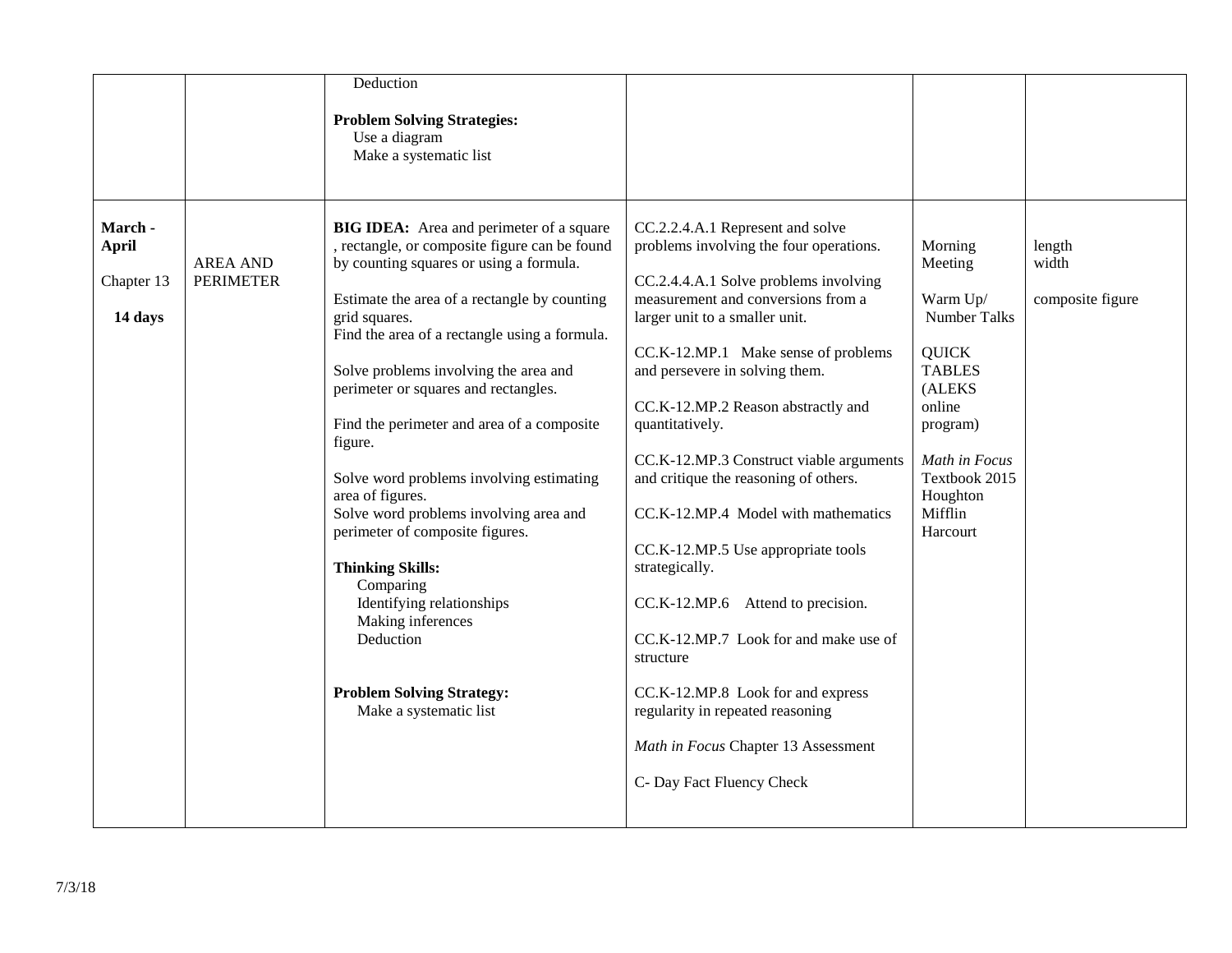| <b>May</b><br><b>SYMMETRY</b><br>BIG IDEA: Figures can have line and<br>CC.2.3.4.A.2 Classify two-dimensional<br>Morning<br>rotational symmetry.<br>figures by properties of their lines and<br>Meeting<br>Chapter 14<br>angles.<br>Identify a line of symmetry of a figure.<br>Warm Up/<br><b>Number Talks</b><br>10 days<br>CC.2.3.4.A.3 Recognize symmetric shapes<br>Relate rotational symmetry to turns.<br>and draw lines of symmetry.<br>Trace a figure to determine whether it has<br><b>QUICK</b><br><b>TABLES</b><br>rotational symmetry.<br>CC.2.2.4.A.4 Generate and analyze<br>patterns using one rule.<br>(ALEKS<br>Draw a shape or pattern about a line of<br>online<br>symmetry and check for rotational<br>CC.K-12.MP.1 Make sense of problems<br>program)<br>and persevere in solving them.<br>symmetry.<br>Complete a symmetric shape or pattern.<br>Math in Focus<br>Create symmetric patterns on grid paper.<br>Textbook 2015<br>CC.K-12.MP.2 Reason abstractly and<br>Houghton<br>quantitatively.<br><b>Thinking Skill:</b><br>Mifflin<br>CC.K-12.MP.3 Use appropriate tools<br>Spatial visualization<br>Harcourt<br>strategically.<br><b>Problem Solving Strategy</b><br>CC.K-12.MP.4 Model with mathematics<br>Look for patterns<br>Act it out<br>CC.K-12.MP.6<br>Attend to precision.<br>CC.K-12.MP.7 Look for and make use of<br>structure.<br>Math in Focus Chapter 14 Assessment<br>C-Day Fact Fluency Check | line of symmetry<br>symmetric figure<br>rotation<br>center of rotation<br>counter-clockwise<br>rotational symmetry<br>clockwise |
|------------------------------------------------------------------------------------------------------------------------------------------------------------------------------------------------------------------------------------------------------------------------------------------------------------------------------------------------------------------------------------------------------------------------------------------------------------------------------------------------------------------------------------------------------------------------------------------------------------------------------------------------------------------------------------------------------------------------------------------------------------------------------------------------------------------------------------------------------------------------------------------------------------------------------------------------------------------------------------------------------------------------------------------------------------------------------------------------------------------------------------------------------------------------------------------------------------------------------------------------------------------------------------------------------------------------------------------------------------------------------------------------------------------------------------------|---------------------------------------------------------------------------------------------------------------------------------|